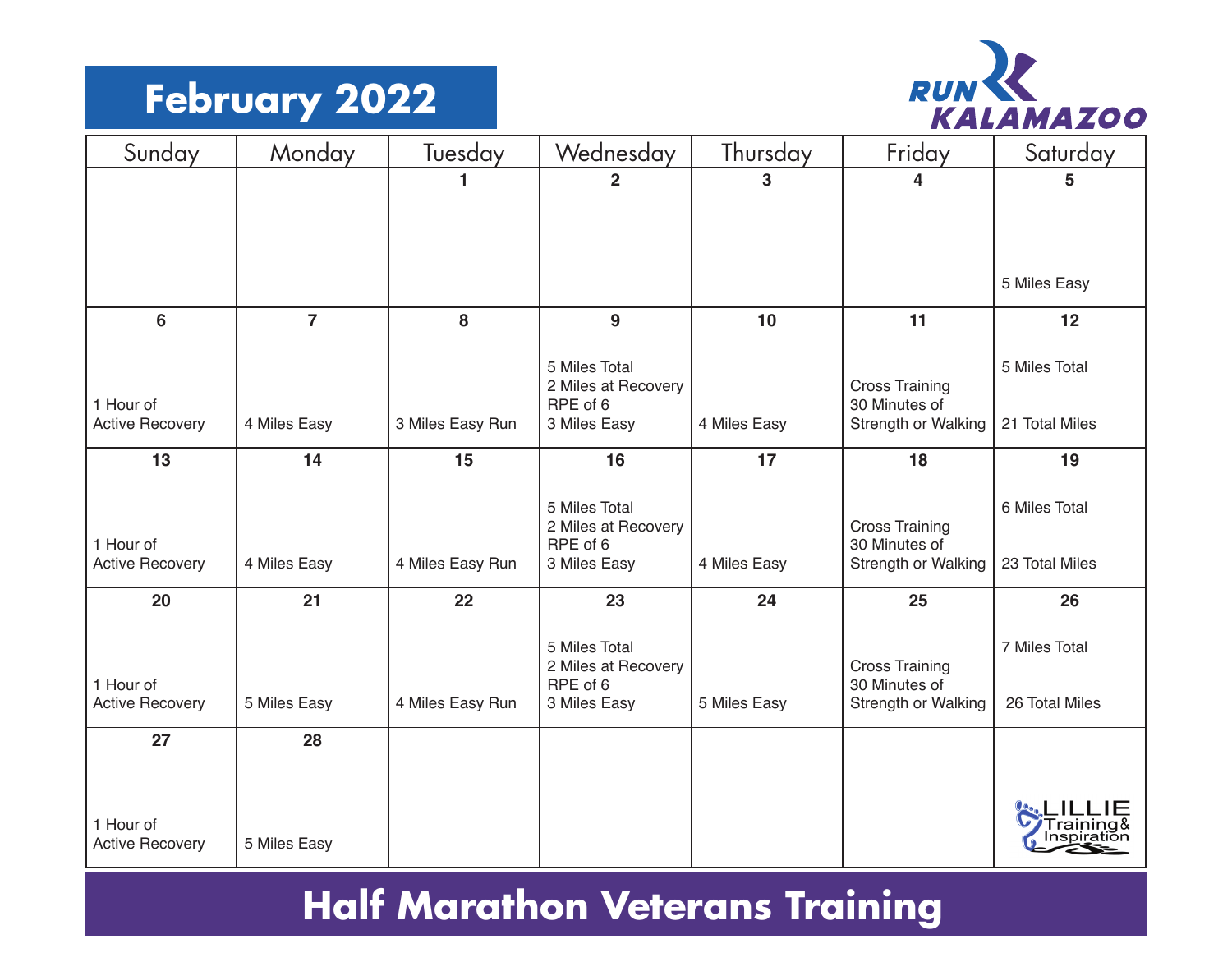### **March 2022**



| Sunday                                                                 | Monday         | Tuesday                                                                 | Wednesday                                                        | Thursday           | Friday                                                                                                                                                                                                                                                                                      | Saturday                                  |
|------------------------------------------------------------------------|----------------|-------------------------------------------------------------------------|------------------------------------------------------------------|--------------------|---------------------------------------------------------------------------------------------------------------------------------------------------------------------------------------------------------------------------------------------------------------------------------------------|-------------------------------------------|
|                                                                        |                | 1                                                                       | $\overline{2}$                                                   | 3                  | 4                                                                                                                                                                                                                                                                                           | 5                                         |
|                                                                        |                | 1 M wu, 2 M cd<br>4 x 400 w 400<br>recovery<br>RPE of 8.5               | 6 Miles Total<br>3 Miles at Recovery<br>RPE of 6<br>3 Miles Easy | 5 Miles Easy       | <b>Cross Training</b><br>30 Minutes of<br>Strength or Walking                                                                                                                                                                                                                               | <b>Miles Total</b><br>8<br>29 Miles Total |
| 6                                                                      | $\overline{7}$ | 8                                                                       | 9                                                                | 10                 | 11                                                                                                                                                                                                                                                                                          | 12                                        |
| 1 Hour of<br><b>Active Recovery</b>                                    | 5 Miles Easy   | 1 M wu, 1 M cd<br>6 x 400 w 400<br>recovery<br>RPE of 8.5               | 6 Miles Total<br>3 Miles at Recovery<br>RPE of 6<br>3 Miles Easy | 5 Miles Easy       | <b>Cross Training</b><br>30 Minutes of<br>Strength or Walking                                                                                                                                                                                                                               | 9 Miles Easy<br>30 Miles Total            |
| 13                                                                     | 14             | 15                                                                      | 16                                                               | 17                 | 18                                                                                                                                                                                                                                                                                          | 19                                        |
| 1 Hour of<br><b>Active Recovery</b>                                    | 5 Miles Easy   | 1 M wu, 1 M cd<br>8 x 400 w 400<br>recovery<br><b>RPE of 8.5</b>        | 6 Miles Total<br>3 Miles at Recovery<br>RPE of 6<br>3 Miles Easy | <b>6Miles Easy</b> | <b>Cross Training</b><br>30 Minutes of<br>Strength or Walking                                                                                                                                                                                                                               | 10 Miles Easy<br>33 Miles Total           |
| 20                                                                     | 21             | 22                                                                      | 23                                                               | 24                 | 25                                                                                                                                                                                                                                                                                          | 26                                        |
| 1 Hour of<br><b>Active Recovery</b><br><b>DROP BACK</b><br><b>WEEK</b> | 6 Miles Easy   | 1 M wu, 1 M cd<br>6 x 400 w 400 rec.<br>6 x 200 w 200 rec<br>RPE of 8.5 | 7 Miles Total<br>4 Miles at Recovery<br>RPE of 6<br>3 Miles Easy | 7 Miles Easy       | <b>Cross Training</b><br>30 Minutes of<br>Strength or Walking                                                                                                                                                                                                                               | 8 Miles Easy<br>24.5 Mile Total           |
| 27                                                                     | 28             | 29                                                                      | 30                                                               | 31                 | SPEED VARIATION ADDED<br>Speed at RPE means Rate or Percieved Exertion                                                                                                                                                                                                                      |                                           |
| 1 Hour of<br><b>Active Recovery</b>                                    | 6 Miles Easy   | 1 M wu, 2 M cd<br>6 x 400 w 400 rec.<br>RPE of 8.5                      | 7 Miles Total<br>4 Miles at Recovery<br>RPE of 6<br>3 Miles Easy | 7 Miles Easy       | We are looking for the runner to work hard during<br>the first part of the interval, where the distance is<br>difficult and a bit uncomfortable.<br>Follow that up with an easy matching distance where<br>the runner can recover to feel good enough to<br>repeat the fast interval again. |                                           |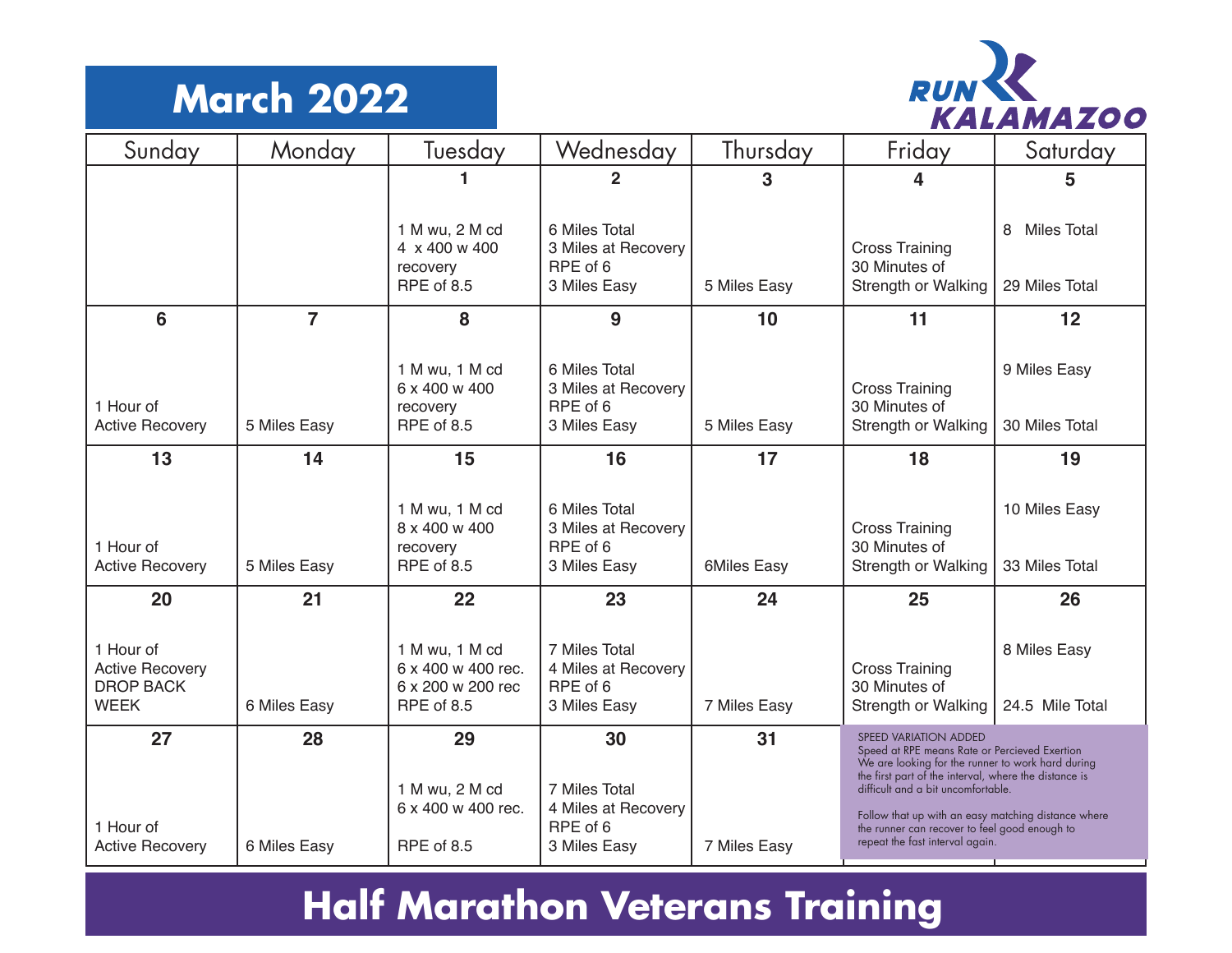



| Sunday                 | Monday                  | Tuesday                                  | Wednesday                            | Thursday                             | Friday                                 | Saturday       |
|------------------------|-------------------------|------------------------------------------|--------------------------------------|--------------------------------------|----------------------------------------|----------------|
|                        |                         |                                          |                                      |                                      |                                        | $\overline{2}$ |
|                        |                         |                                          |                                      |                                      |                                        |                |
|                        |                         |                                          |                                      |                                      |                                        | 11 Miles Easy  |
|                        |                         |                                          |                                      |                                      | <b>Cross Training</b><br>40 Minutes of |                |
|                        |                         |                                          |                                      |                                      | Strength or Walking                    | 37 Mile Total  |
| $\overline{3}$         | $\overline{\mathbf{4}}$ | 5                                        | 6                                    | $\overline{7}$                       | 8                                      | 9              |
|                        |                         |                                          |                                      |                                      |                                        |                |
|                        |                         | 1 M wu, 2 M cd<br>3 x 800 w 800 rec.     | 8 Miles Total<br>4 Miles at Recovery | 1 M wu, 1 M cd<br>2 x 1 Mile Tempo   | <b>Cross Training</b>                  | 12 Miles Easy  |
| 1 Hour of              |                         |                                          | RPE of 6                             | <b>RPE 8.5</b>                       | 40 Minutes of                          |                |
| <b>Active Recovery</b> | 6 Miles Easy            | RPE of 9                                 | 4 Miles Easy                         | 5 Minute Jog Btwn                    | Strength or Walking                    | 37 Miles Total |
| 10                     | 11                      | 12                                       | 13                                   | 14                                   | 15                                     | 16             |
|                        |                         |                                          |                                      |                                      |                                        |                |
|                        |                         | 1 M wu, 2 M cd                           | 8 Miles Total                        | 1 M wu, 1 M cd                       |                                        | 13 Miles Easy  |
| 1 Hour of              |                         | 4 x 800 w 800 rec.<br>2 x 400 w 400 rec. | 4 Miles at Recovery<br>RPE of 6      | 2 x 1.5 Mile Tempo<br><b>RPE 8.5</b> | <b>Cross Training</b><br>40 Minutes of |                |
| <b>Active Recovery</b> | 6 Miles Easy            | RPE of 9                                 | 4 Miles Easy                         | 5 Minute Jog Btwn                    | Strength or Walking                    | 40 Miles Total |
| 17                     | 18                      | 19                                       | 20                                   | 21                                   | 22                                     | 23             |
|                        |                         |                                          |                                      |                                      |                                        |                |
|                        |                         | 1 M wu, 2 M cd                           | 8 Miles Total                        | 1 M wu, 1 M cd                       |                                        | 14 Miles Easy  |
| 1 Hour of              |                         | 4 x 800 w 800 rec.<br>4 x 400 w 400 rec. | 4 Miles at Recovery<br>RPE of 6      | 2 x 2 Mile Tempo<br><b>RPE 8.5</b>   | <b>Cross Training</b><br>40 Minutes of |                |
| <b>Active Recovery</b> | 7 Miles Easy            | RPE of 9                                 | 4 Miles Easy                         | 5 Minute Jog Btwn                    | Strength or Walking                    | 45 Mile Total  |
| 24                     | 25                      | 26                                       | 27                                   | 28                                   | 29                                     | 30             |
|                        |                         |                                          |                                      |                                      |                                        |                |
|                        |                         | 1 M wu, 2 M cd                           | 8 Miles Total                        | 1 M wu, 1 M cd                       |                                        | 11 d           |
| 1 Hour of              |                         | 2 x 800 w 800 rec.<br>6 x 400 w 400 rec. | 4 Miles at Recovery<br>RPE of 6      | 2 x 2.5 Mile Tempo<br><b>RPE 8.5</b> | <b>Cross Training</b><br>40 Minutes of |                |
| <b>Active Recovery</b> | 8 Miles Easy            | RPE of 9                                 | 4 Miles Easy                         | 5 Minute Jog Btwn                    | Strength or Walking                    | 39 Mile Total  |